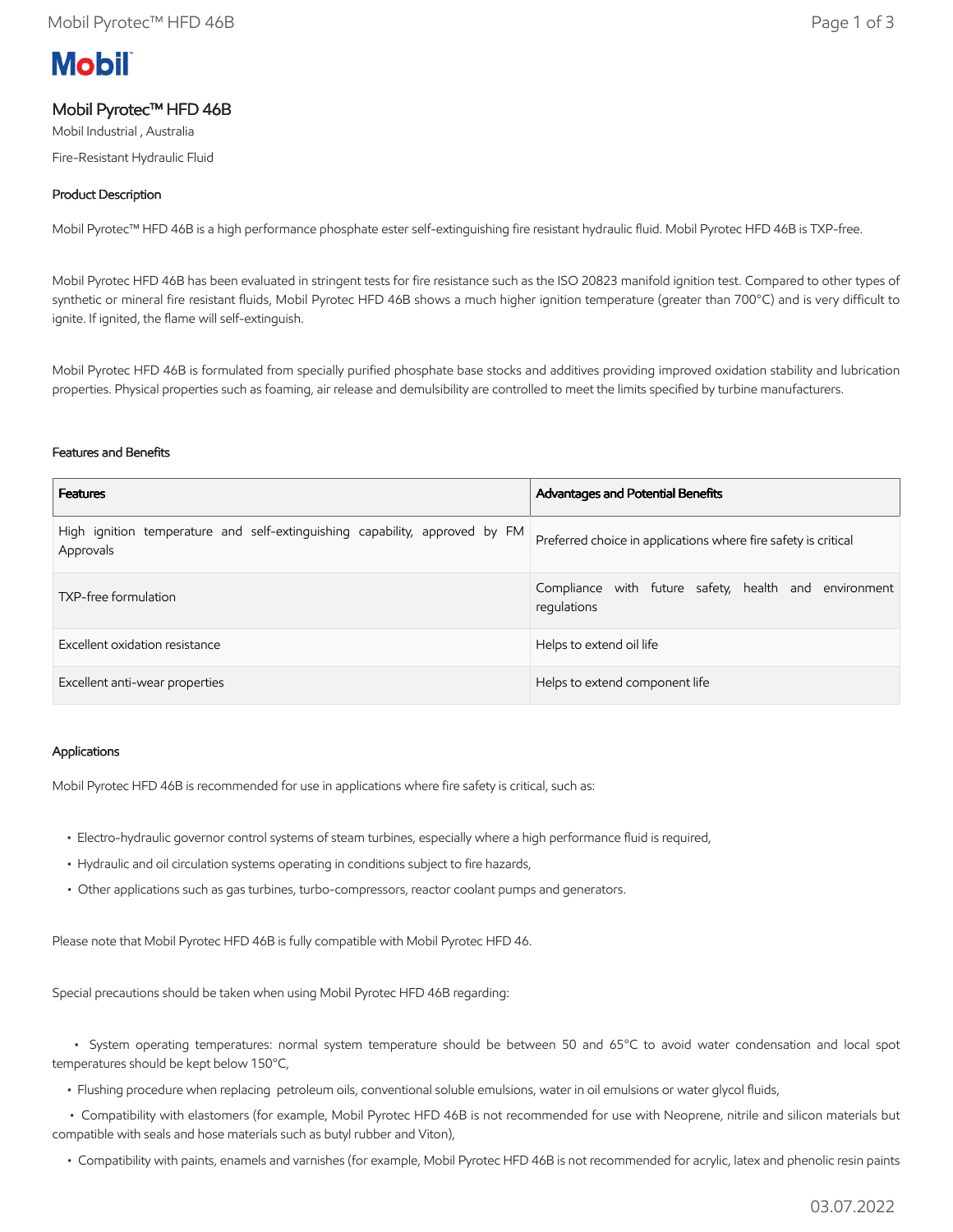Mobil Pyrotec™ HFD 46B Page 2 of 3

but compatible for example with epoxy type paints).

Please contact your your ExxonMobil representative for further details.

#### Specifications and Approvals

| FM Global Approvals Class 6930<br>Siemens TLV 901202<br>Siemens TLV 901203 | This product has the following approvals: |
|----------------------------------------------------------------------------|-------------------------------------------|
|                                                                            |                                           |
|                                                                            |                                           |
|                                                                            |                                           |
| Mitsubishi Power Ltd MS04-MA-CL004(Rev.6)                                  |                                           |

| This product meets or exceeds the requirements of: |  |
|----------------------------------------------------|--|
| GE Power GEK 46357H                                |  |
|                                                    |  |

#### Properties and Specifications

| Property                                      |                |
|-----------------------------------------------|----------------|
| Grade                                         | <b>ISO 46</b>  |
| Kinematic Viscosity @ 40C, mm2/s, ISO 3104    | 43.5           |
| Flash Point, Cleveland Open Cup, °C, ISO 2592 | 258            |
| Foam Sequence II, Tendency, ml, ISO6247       | 15             |
| Foam Sequence II, Stability, ml, ISO6247      | $\mathbf{0}$   |
| Water Separability, min, ISO 6614             | 5              |
| Total Acid Number, mgKOH/g, ISO 6619          | 0.04           |
| Volume Resistivity 20C, MOhm.m, IEC 60247     | 340            |
| Water, wt %, ISO 760                          | 0.06           |
| Chlorine, ppm, IP 510/04                      | 5              |
| Appearance, Visual                            | Clear          |
| Particle Count, Rating, ISO 4406              | $-15/12$ (max) |

#### Health and safety

Health and Safety recommendations for this product can be found on the Material Safety Data Sheet (MSDS) @ [http://www.msds.exxonmobil.com/psims](http://www.msds.exxonmobil.com/psims/psims.aspx) /psims.aspx

All trademarks used herein are trademarks or registered trademarks of Exxon Mobil Corporation or one of its subsidiaries unless indicated otherwise.